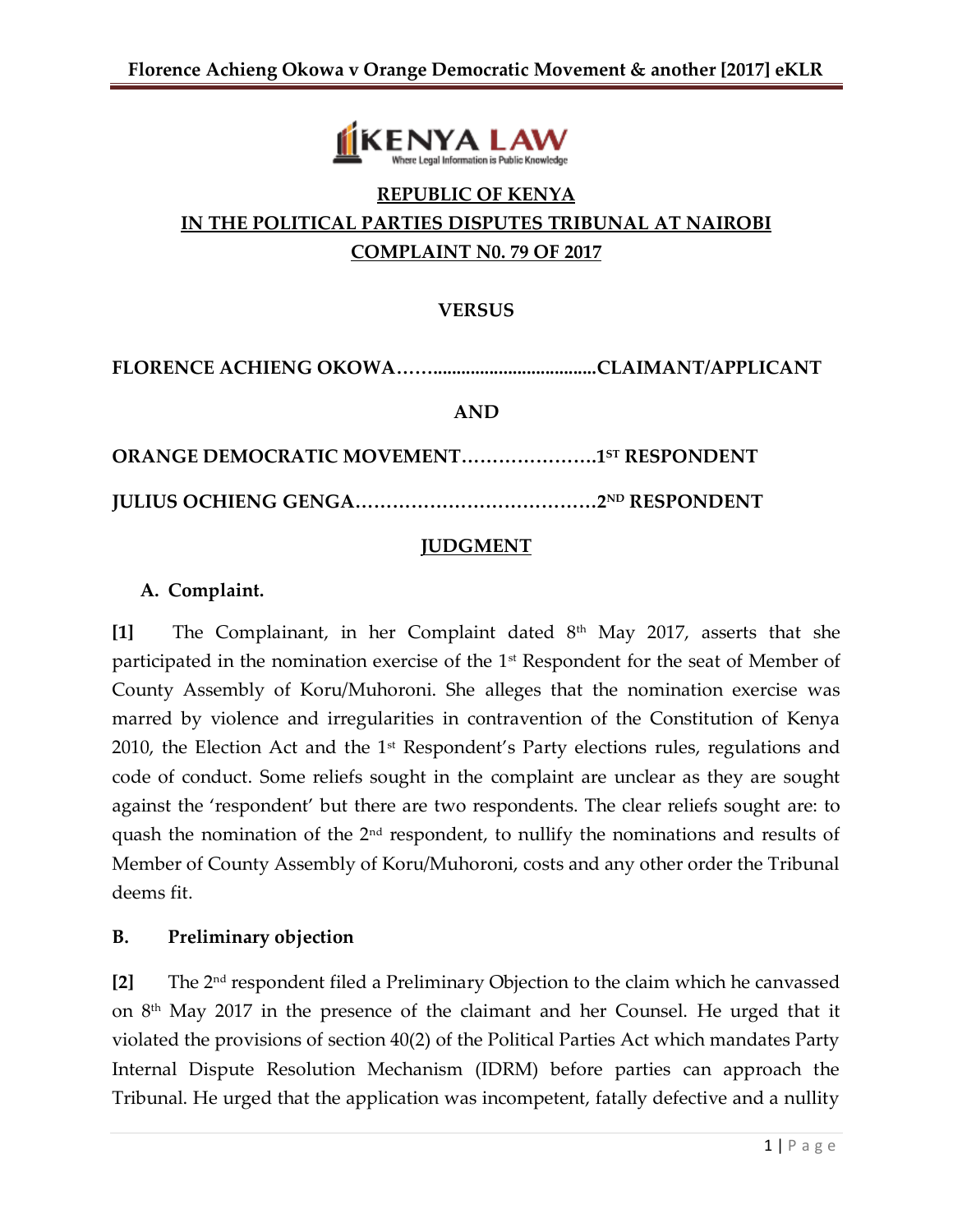in law and constituted an abuse of the court process thus warranting its dismissal with costs.

# **C. Issues for determination**

**[3]** The sole issue that emerges for determination is *whether this tribunal has jurisdiction to entertain this claim.*

## **D. Analysis and determination**

**[4]** To entertain this complaint, we need to satisfy ourselves that the complainant filed an appeal or complaint to the  $1<sup>st</sup>$  Respondent's IDRM against the nomination exercise for the seat of Member of County Assembly of Koru/Muhoroni.

**[5]** The complainant was initially acting in person but was represented by Counsel during the hearing. Whilst acting in person, she asserted that she petitioned the the 1<sup>st</sup> respondent IDRM sitting at Grand–Swift hotel on Riat Kisumu road. She submitted that her pleas were not granted since she was unable to part with the Ksh, 30000 that she was asked for. She insinuated to us that this was a bribe of sorts and as she was unable to comply, her appeal was declined. We pause to point here that there is no evidence to prove this assertion. The assertion is also against trite law that 'he who alleges must prove' as expressed in section 107 of the Evidence Act.

**[6]** From the records and pleadings which were rather inconsistent, we note that there was no attempt of IDRM with the 1<sup>st</sup> respondent as raised by the 2<sup>nd</sup> Respondent's Preliminary Objection. In light of this and guided by section 40 (2) of the Political Political Act, our hands are tied and we can do no more that down our tools.

## **E. Orders**

**[7]** The upshot is that the complaint dated 8th May, 2017 is dismissed with no order as to costs.

## **DATED AT NAIROBI THIS 9th DAY OF May 2017.**

**1. Milly Lwanga Odongo ......................................Presiding Member**